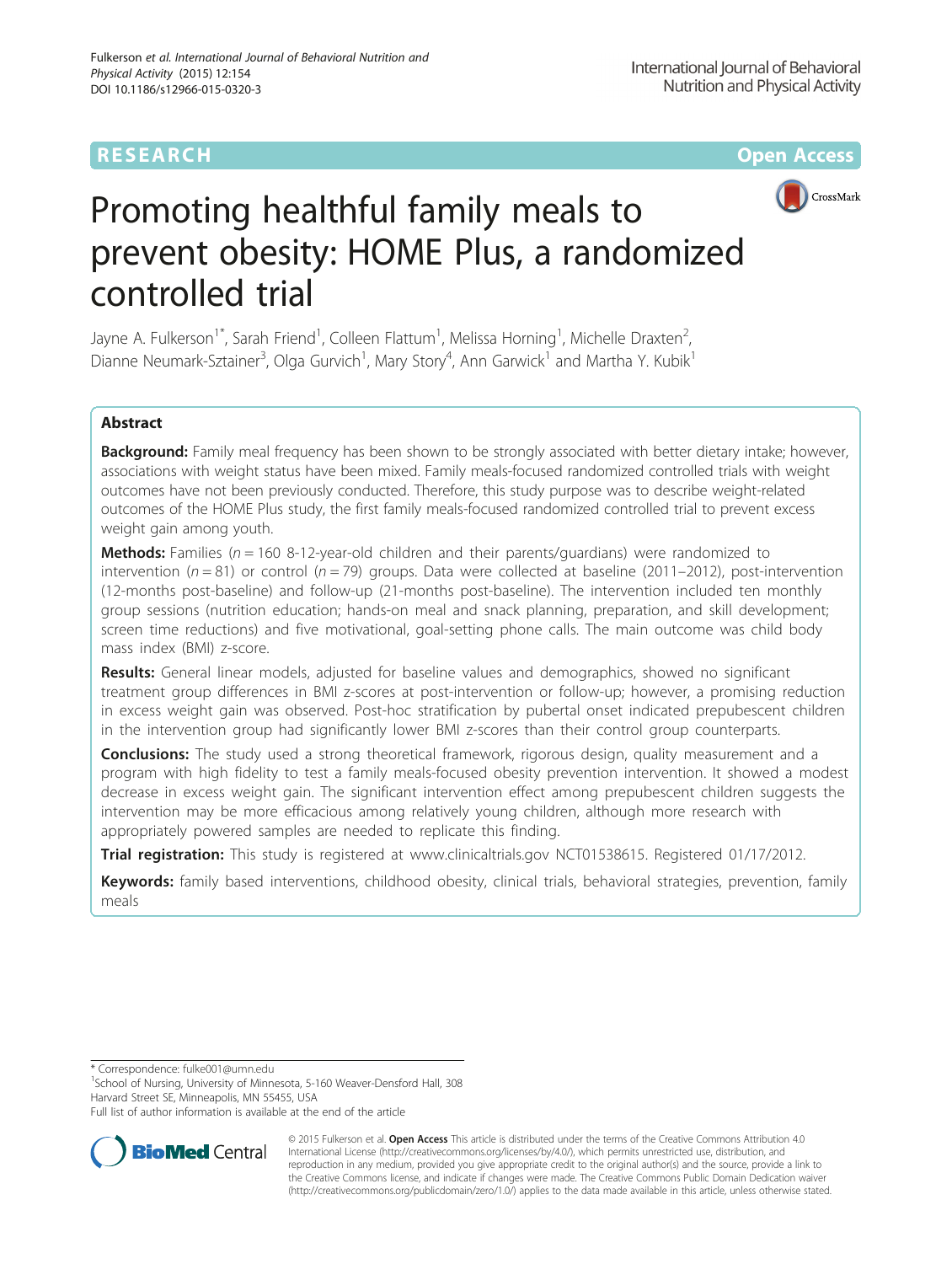## Background

Overweight/obesity continues to be major public health problem for youth, with prevalence among 2-19-yearolds at about one-third in the United States [[1\]](#page-10-0) and slightly lower but increasing rates worldwide [[2\]](#page-10-0). To address this issue, both childhood obesity prevention and treatment randomized controlled trials (RCTs) have been initiated. Historically, childhood obesity prevention trials have consisted of initiatives with children of all sizes with implementation in school [\[3](#page-10-0)] and community settings [\[4](#page-10-0), [5](#page-10-0)] while treatment trials have typically focused on overweight youth within clinics and primary care facilities [\[6, 7](#page-10-0)]. Prevention-focused RCTs have been mildly to moderately successful in reducing body mass index (BMI) [[3, 8\]](#page-10-0), particularly among children compared to adolescents [\[8, 9](#page-10-0)]. Treatment studies with overweight youth typically have larger effects on BMI [\[10\]](#page-10-0) but are expensive [[11](#page-10-0)]. Prevention of excess weight gain and the reduction of excess weight are critical for the future of our youth.

Perhaps interventions would be most effective if they used successful approaches from both types of programs. Successful prevention and treatment programs with significant effects on BMI are more likely high-quality studies with solid theoretical foundations, rigorous design, quality measurement and clear descriptions of intervention delivery integrity, fidelity and dose [[3, 12](#page-10-0), [13](#page-10-0)]. Additionally, successful programs often include family involvement, behavioral monitoring, environmental changes and longer-term interventions [[8, 10](#page-10-0), [14](#page-10-0)]. National experts have recommended that programs improve the family's ability to support children's weight-related behavior change [[11\]](#page-10-0); however, including parents in childhood obesity trials can be challenging [[10](#page-10-0)]. Family-based approaches for childhood obesity prevention interventions have increased over the past several decades and those rooted in behavior theory appear to have more successful outcomes for overweight youth [\[15](#page-10-0)]. Historically, treatment programs have been more likely than prevention programs to include parents and focus on the home environment and often teach about selfmonitoring, goal setting, problem-solving and have explicit behavioral change expectations [[7](#page-10-0)]. More recently, childhood obesity prevention RCTs have emphasized the importance of the home environment and family involvement in reducing childhood obesity and have included adiposity-related outcomes [\[16](#page-10-0)]. However, few have been conducted with school-age or preadolescent children even though these children are at high risk of excess weight gain and obesity [[17\]](#page-10-0). Moreover, few studies that measure potential effects over a longer post-intervention period have been conducted to evaluate sustainability [[9\]](#page-10-0).

One growing area of research that may be promising for obesity prevention is family meals promotion. Noninterventional, cross-sectional and longitudinal studies have demonstrated robust findings between family meal frequency and child dietary intake quality [\[18](#page-10-0)–[21\]](#page-10-0), with some studies showing promising associations between family meal frequency and weight, particularly among young children [[21](#page-10-0), [22\]](#page-10-0). However, few intervention programs have specifically examined promoting healthful and frequent family meals as a method of addressing childhood obesity. Our study team conducted a pilot RCT with a family meals-focused program in which nutrition and weight-related outcomes were directly measured; findings were promising but, as a pilot, it was not powered to assess change in weight-related outcomes [[23](#page-10-0), [24](#page-10-0)]. A few other programs reported in the literature promoted family meals but not as the primary focus [\[16, 25](#page-10-0), [26](#page-10-0)] or did not evaluate weight-related outcomes [\[27](#page-11-0), [28\]](#page-11-0). The present RCT builds upon the extant literature as it was designed to evaluate the efficacy of a family meals-focused intervention to prevent excess weight gain in 8-12-yearold children. It incorporated both childhood obesity prevention and treatment approaches. The a priori hypothesis was that children whose families participated in the intervention program would have significantly lower BMI zscores at post-intervention (12 months post-baseline) compared to children in the control group; similar findings were hypothesized to be sustained at follow-up (21 months post-baseline). Given the strong associations between puberty and weight gain in the literature [\[29](#page-11-0)–[31](#page-11-0)] and robust findings that younger children eat meals more often with their families than older children and may thus be more influenced by changes in family meals [\[20](#page-10-0), [32\]](#page-11-0), a subsequent aim was added to examine whether the intervention had a differential effect by pubertal onset.

## Methods and procedures

## Trial design

The Healthy Home Offerings via the Mealtime Environment (HOME) Plus study was designed as a two-group RCT (intervention and control) to promote healthier eating, reduce sedentary behaviors (i.e., meal-related screen time) and prevent excess weight gain among 8- 12-year-olds by increasing the frequency and healthfulness of family meals [[33\]](#page-11-0). A staggered-cohort design was used in which two cohorts of families from a large metropolitan area in the upper US Midwest were recruited and randomized to treatment groups one year apart (2011 and 2012). Fully detailed power calculations are published elsewhere [\[33](#page-11-0)]. We partnered with the Minneapolis Park and Recreation Board because their mission promotes health, well-being and community and they have a significant presence in the local area. Six Minneapolis Park and Recreation community centers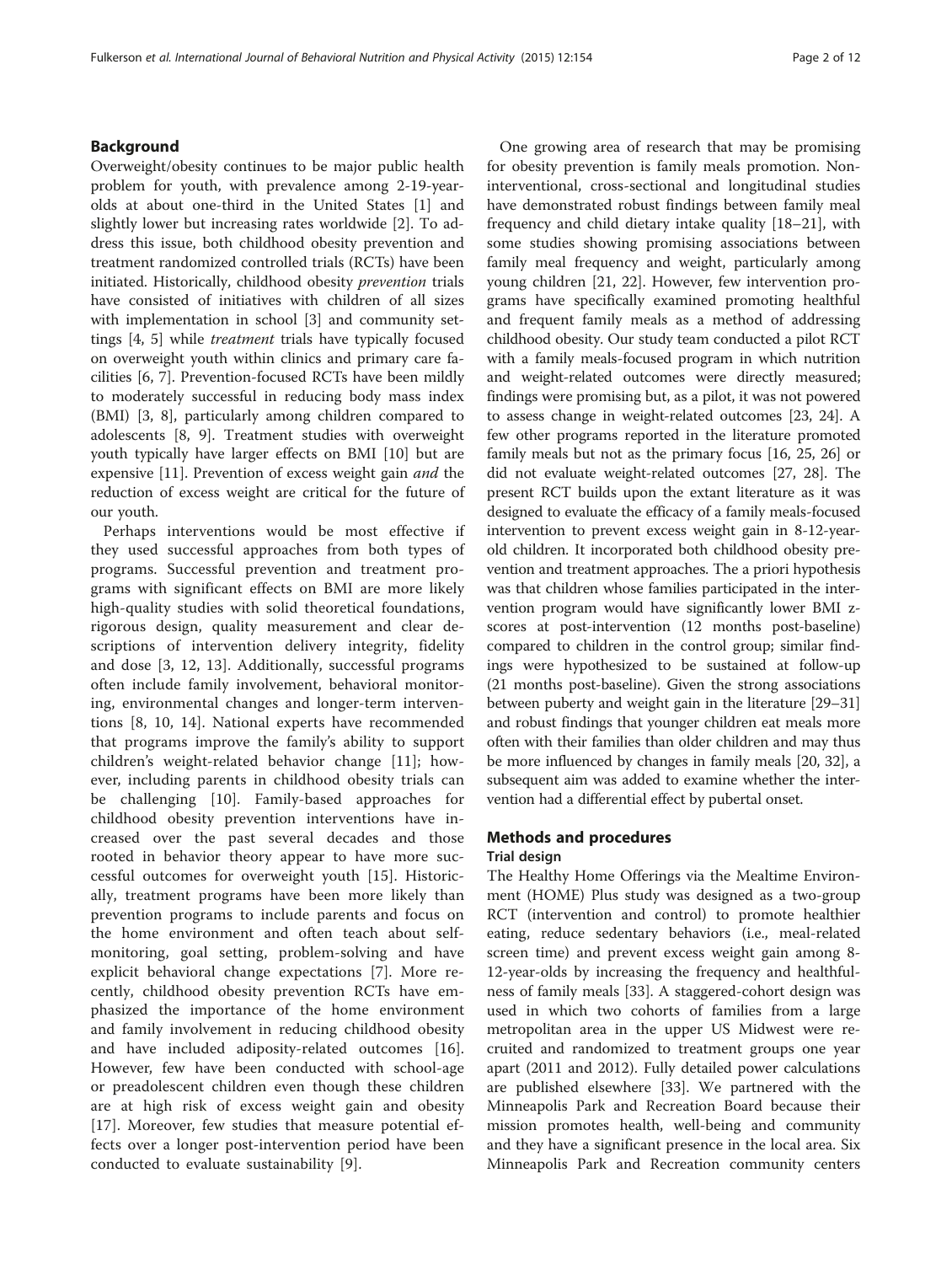<span id="page-2-0"></span>were selected as intervention sites based on the economic- and cultural-diversity of the populations they serve and site logistics (e.g., kitchen facilities).

## Participants

Staff and volunteers recruited 160 children and one of their parents/guardians (the primary meal-preparing adult in the household) from community centers using flyers, targeted email lists, and in-person presentations/ discussions; some participants learned of the study by word of mouth. Child inclusion criteria were as follows: being 8–12 years old, having an age- and genderadjusted BMI percentile above the 50<sup>th</sup> percentile (to potentially target a more at-risk group), having English literacy, and living with the participating parent/guardian most of the time. Exclusion criteria (children and parents) were plans to move from the area within 6 months, and medical conditions prohibiting participation (e.g., extreme food allergies). Regarding program reach, the HOME Plus sample appears to be similar in racial/ethnic diversity and slightly more educated compared to residents in the county where the community centers were located [\[34\]](#page-11-0).

## Procedures

Participating parents and children signed consent and assent forms, respectively. Data were collected by research staff at baseline, post-intervention (12-months post-baseline to assess intervention efficacy) and followup (21-months post-baseline to assess sustainability). Baseline data collection occurred almost exclusively at participants' homes (99 %). At post-intervention and follow-up, 35 %-45 % of families selected community sites for data collection. Families received a gift card at each data collection visit. All study procedures and materials were approved by the University of Minnesota IRB.

### Randomization

After baseline assessments, the study statistician randomized families to the HOME Plus intervention  $(n = 81)$  or control  $(n = 79)$  groups within each community center using a computer-generated randomization schedule (nQuery Advisor version 6.01, Statistical Solutions, Ltd.). Assignment was not blinded. Fig. 1 depicts a consort flow diagram for sample sizes at recruitment, randomization, data collection and analysis. Additional details of the study design and protocols are published elsewhere [\[33, 35](#page-11-0)].

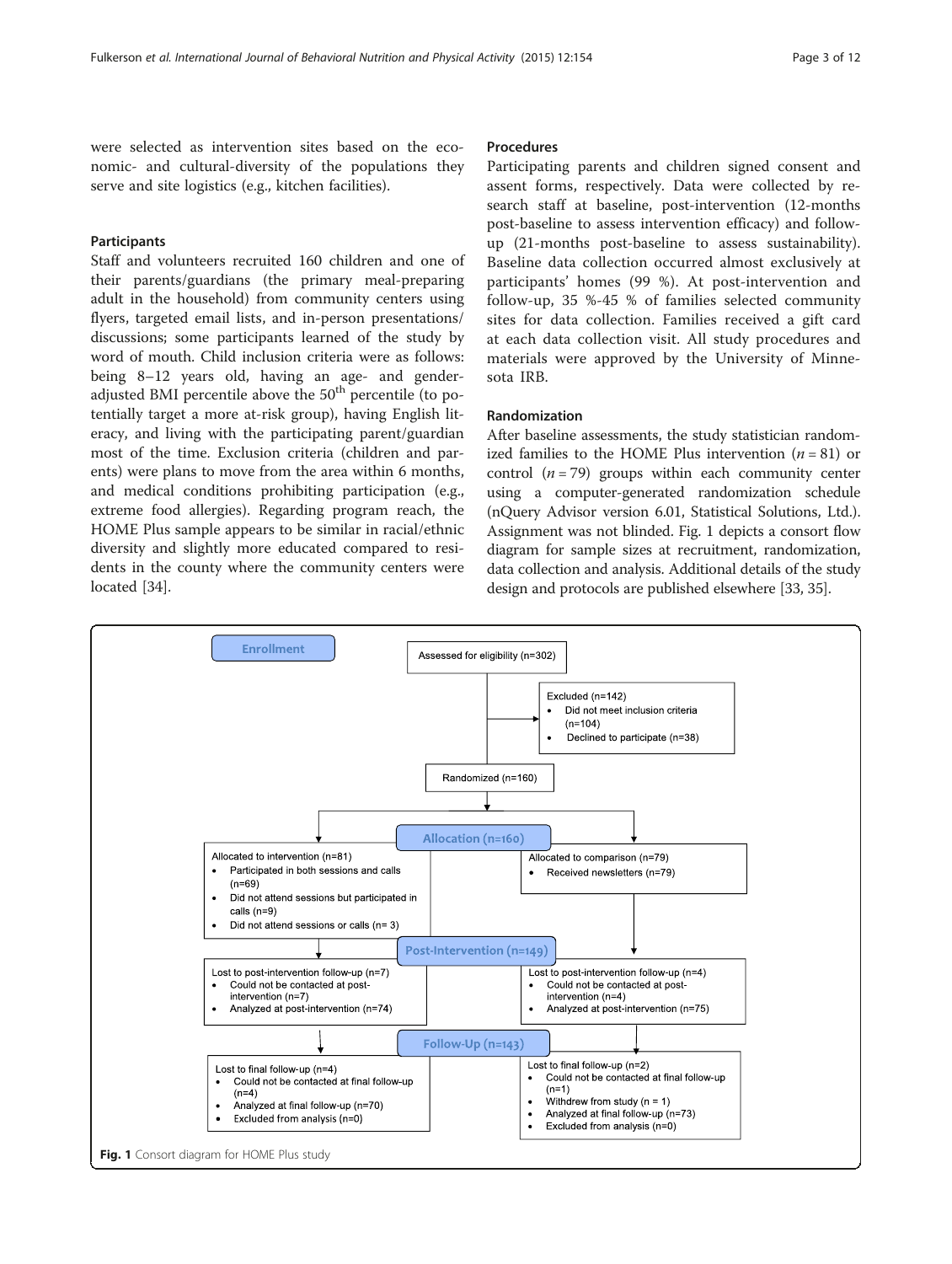## Measures

Children and parents completed psychosocial surveys, and trained staff measured height and weight using standardized procedures [\[36](#page-11-0)]. Parent surveys included demographic information. Family dinner frequency was assessed with the following question: During the past seven days, how many times were you sitting and eating with your child when he/she ate his/her dinner? Response options included 0 to 7 times. Children completed a validated assessment of their pubertal maturation using the Pubertal Development Scale which assessed for skin changes, growth spurts, body hair, voice changes (boys only), and breast development and menarche (girls only) [[37\]](#page-11-0). Height and weight were used to calculate BMI values that were standardized for age and gender using CDC Guidelines [\[38\]](#page-11-0). Child weight status was classified as follows:  $BMI < 85<sup>th</sup>$  % = normal weight,  $85^{\text{th}} \leq \text{BMI} < 95^{\text{th}}$  % = overweight, and BMI  $\geq 95^{\text{th}}$  % = obese. The primary study outcome was child BMI z-score at post-intervention.

## Intervention

Social Cognitive Theory [[39](#page-11-0)] and a socio-ecological framework [[40](#page-11-0)] guided measurement of key variables and the development of the HOME Plus intervention to address personal, behavioral and environmental factors associated with healthful home food environments; sedentary behavior, including screen time; meal and snack times, including preparation; and food and beverage consumption within family homes. The intervention was delivered by trained staff (registered dietitians and a public health nurse) and targeted family change in the planning, frequency and healthfulness of family meals and snacks and limiting meal-related screen time. The intervention included ten monthly group sessions (see Table [1\)](#page-4-0) and five brief goal-setting telephone calls [\[35](#page-11-0)]. Families received a guidebook with session topics, strategies to promote behavior change and study goals, recipes and community resources. All family members were invited to attend sessions and transportation and childcare were provided, if needed. The most commonly used behavior change taxonomy clusters used in the sessions included Goals and Planning, Social Support, Repetition and Substitution, Natural Consequences, Shape Know-ledge, and Antecedents [\[41](#page-11-0)] with many associated behavior change techniques as shown in Table [1.](#page-4-0) The goalsetting calls  $(\sim 20 \text{ minutes})$  were completed by dietitians trained in motivational interviewing who tailored each call to the family-selected behavioral goal(s). Calls included the same behavior change techniques as inperson sessions but followed an interview format, utilized motivational interviewing techniques [\[42\]](#page-11-0) and provided opportunities to discuss behaviors/goals that complemented the group session topics. Control group

participants received a monthly family-focused newsletter and did not receive the HOME Plus intervention program.

#### Program fidelity

To monitor and enhance program fidelity, observations of session delivery by the interventionists were conducted according to key established criteria [\[12,](#page-10-0) [43, 44](#page-11-0)] at sessions 3, 6, and 9 by trained university-level students using a standardized checklist. Analysis indicated 90 % of sessions were delivered as intended; the main protocol deviation was program start time as delays occurred when families did not arrive as scheduled.

## Dosage

Intervention "dose" was defined as the total number of in-person intervention sessions attended out of ten.

#### Data analysis

Baseline comparisons between intervention and control groups were performed to examine any realized imbalance. Inclusion of covariates in the analytic models was determined by examining differences related to retention, correlations with BMI z-score and overlap between child and parent measures. Slight attrition occurred at post-intervention (see Fig. [1](#page-2-0)), with significantly lower retention among nonwhite participants and those receiving economic assistance. Child age was related to BMI, and child and parent race were significantly correlated with each other. Thus, general linear models to assess intervention effects on BMI z-score at post-intervention and follow-up were adjusted for baseline child BMI z-score, age, gender and race and family receipt of economic assistance. To examine the longitudinal intervention effect, a general linear mixed model was fitted, with baseline BMI z-score, treatment group, time (post-intervention and follow-up) and treatment group-by-time interaction as fixed covariates, adjusting for demographic covariates and including participant-specific random intercepts. We also explicitly modeled the partiallyclustered nature of this sample (since the intervention was delivered in group settings with multiple families while control participants stayed "unclustered") using a random coefficient multilevel model [\[45\]](#page-11-0). The intervention effect was not affected after adjustment for partial clustering and no intervention sub-group facilitation was observed; thus, only the results of the analyses conducted without the adjustment are presented. We assessed "dose–response" of the implemented intervention among intervention group participants who provided both baseline and post-intervention child BMI z-scores using multiple regression without and with adjustment for child age, gender, race and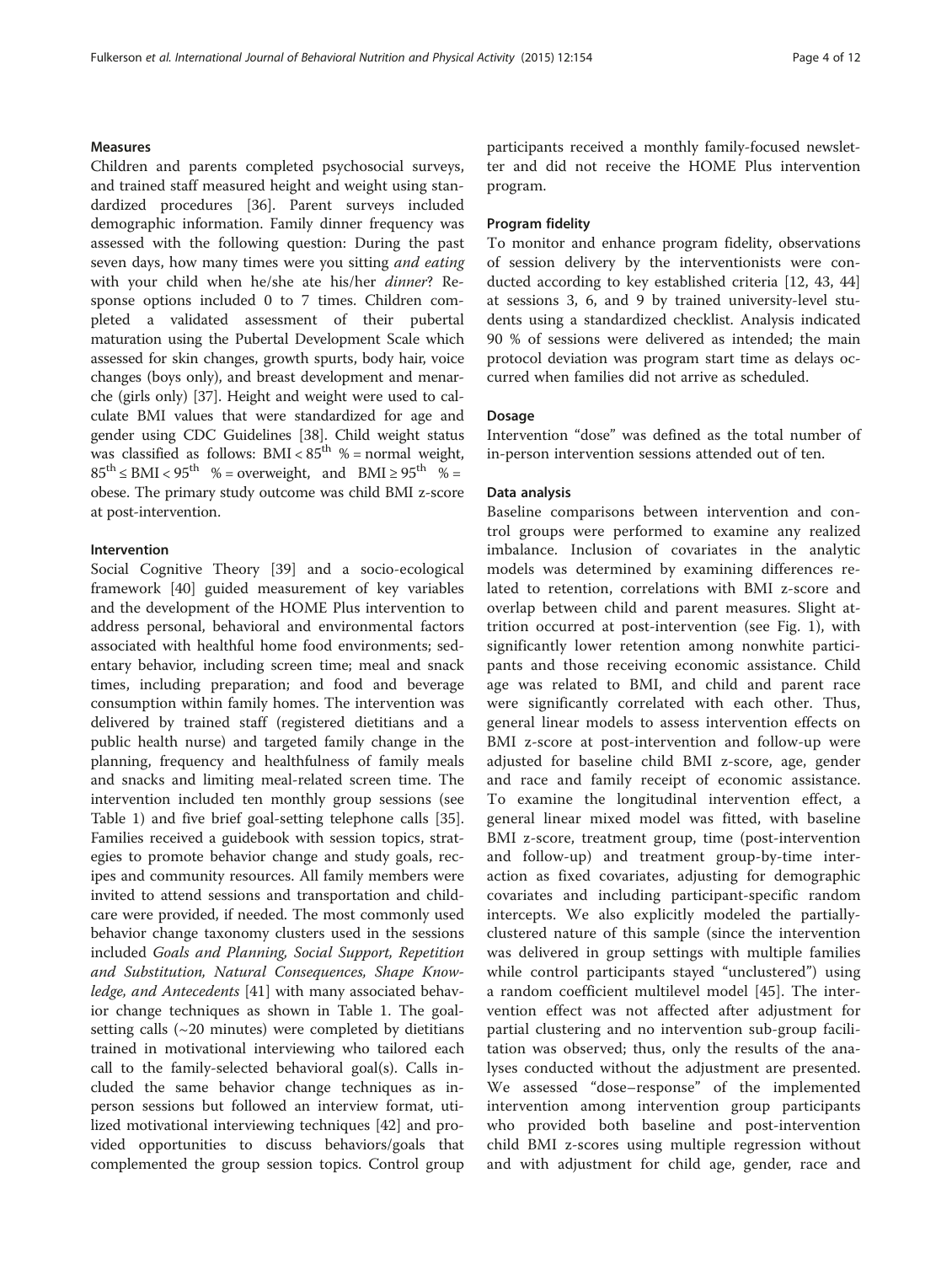| Session Name        | Topics                                                                                                                                                                  | Behavior Change<br>Technique Clusters Used | Behavior Change Technique<br>Cluster Components Implemented                                                                                                                                                                                                                   |  |
|---------------------|-------------------------------------------------------------------------------------------------------------------------------------------------------------------------|--------------------------------------------|-------------------------------------------------------------------------------------------------------------------------------------------------------------------------------------------------------------------------------------------------------------------------------|--|
| Within all sessions | • Check-in/opening discussion                                                                                                                                           | Feedback and<br>monitoring                 | Others monitoring with awareness<br>Feedback on behavior<br>Self-monitoring of behavior<br>Self-monitoring of outcome of behavior                                                                                                                                             |  |
|                     |                                                                                                                                                                         | Goals and planning                         | Goal setting (behavior)<br>Problem solving/coping planning<br>Goal setting (outcome)<br>Action planning (including implementation of intentions)<br>Review behavior goal(s)<br>Discrepancy between current behavior and goal standard<br>Review outcome goal(s)<br>Commitment |  |
|                     |                                                                                                                                                                         | Social support                             | Social support (general)                                                                                                                                                                                                                                                      |  |
|                     | • Taster's Choice (Taste-testing)                                                                                                                                       | Associations                               | Exposure                                                                                                                                                                                                                                                                      |  |
|                     |                                                                                                                                                                         | Repetition and<br>Substitution             | Behavioral rehearsal/practice<br>Habit formation                                                                                                                                                                                                                              |  |
|                     |                                                                                                                                                                         | Comparison of Behavior                     | Modeling of behavior                                                                                                                                                                                                                                                          |  |
|                     |                                                                                                                                                                         | Social support                             | Social support (general)                                                                                                                                                                                                                                                      |  |
|                     | • Taster's Choice (Taste-Testing)<br>Homework                                                                                                                           | Reward and Threat                          | Incentive                                                                                                                                                                                                                                                                     |  |
|                     | • Cooking                                                                                                                                                               | Shaping knowledge                          | Instruction on how to perform a behavior                                                                                                                                                                                                                                      |  |
|                     |                                                                                                                                                                         | Repetition and<br>Substitution             | Behavioral rehearsal/practice<br>Habit formation                                                                                                                                                                                                                              |  |
|                     | • Family Meal                                                                                                                                                           | Social Support                             | Social support (general)                                                                                                                                                                                                                                                      |  |
|                     |                                                                                                                                                                         | Comparison of Behavior                     | Modeling of behavior                                                                                                                                                                                                                                                          |  |
|                     |                                                                                                                                                                         | Shaping knowledge                          | Instruction on how to perform a behavior                                                                                                                                                                                                                                      |  |
|                     |                                                                                                                                                                         | Repetition and<br>Substitution             | Behavioral rehearsal/practice                                                                                                                                                                                                                                                 |  |
| 1-Let's get started | • Best family meal ever<br>• Wash, chop, slice and<br>safetykitchen basics                                                                                              | Natural Consequences                       | Health consequencesSelf-assessment of affective<br>consequences                                                                                                                                                                                                               |  |
|                     |                                                                                                                                                                         | Goals and planning                         | Goal setting (behavior)<br>Problem solving/coping planning<br>Goal setting (outcome)<br>Action planning (including implementation of intentions)<br>Review behavior goal(s)<br>Discrepancy between current behavior and goal standard<br>Review outcome goal(s)<br>Commitment |  |
|                     |                                                                                                                                                                         | Social Support                             | Social support (general)                                                                                                                                                                                                                                                      |  |
|                     |                                                                                                                                                                         | Shaping knowledge                          | Instruction on how to perform a behavior                                                                                                                                                                                                                                      |  |
|                     |                                                                                                                                                                         | Repetition and<br>Substitution             | Behavioral rehearsal/practice                                                                                                                                                                                                                                                 |  |
| 2-Ready, Set, Goal  | · Goal settingbreaking it into<br>bite-size pieces<br>• Let's give them something to<br>talk about-conversation starters<br>· Recipe revolution-common<br>abbreviations | Goals and planning                         | Goal setting (behavior)<br>Problem solving/coping planning<br>Goal setting (outcome)<br>Action planning (including implementation of intentions)<br>Review behavior goal(s)<br>Discrepancy between current behavior and goal standard<br>Review outcome goal(s)<br>Commitment |  |
|                     |                                                                                                                                                                         | Shaping knowledge                          | Instruction on how to perform a behavior                                                                                                                                                                                                                                      |  |
|                     |                                                                                                                                                                         | Repetition and<br>Substitution             | Behavioral rehearsal/practice                                                                                                                                                                                                                                                 |  |

<span id="page-4-0"></span>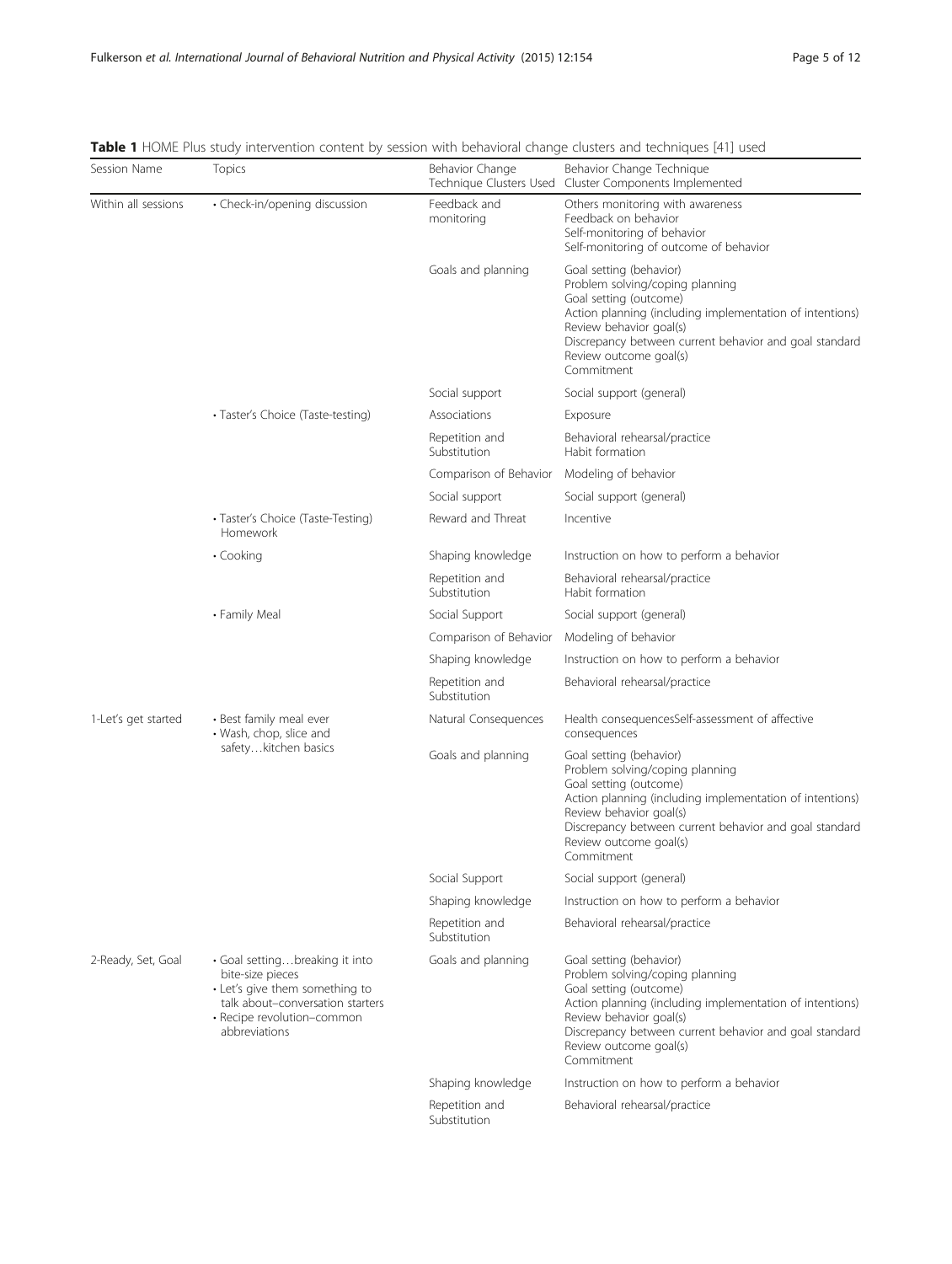| 3-Thinking outside<br>the box               | • Switch it up: meal planning makeovers Antecedents                                                                                                                             |                                | Restructuring the physical environment                                                      |
|---------------------------------------------|---------------------------------------------------------------------------------------------------------------------------------------------------------------------------------|--------------------------------|---------------------------------------------------------------------------------------------|
|                                             | • Go! Slow! Whoa!<br>• Successful recipes = accurate measures                                                                                                                   | Repetition and<br>Substitution | Behavioral rehearsal/practice<br>Behavior substitution                                      |
|                                             |                                                                                                                                                                                 | Social Support                 | Social support (general)                                                                    |
|                                             |                                                                                                                                                                                 | Shaping knowledge              | Instruction on how to perform a behavior                                                    |
| 4- What's for dinner<br>2night?             | • Cook today, eat tomorrow-or<br>freeze for another day<br>· READ it before you EAT it<br>• A dash of this, a pinch of<br>that-measuring ingredients                            | Social Support                 | Social support (general)                                                                    |
|                                             |                                                                                                                                                                                 | Comparison of<br>outcomes      | Pros and cons                                                                               |
|                                             |                                                                                                                                                                                 | Repetition and<br>Substitution | Behavioral rehearsal/practice<br>Habit formation                                            |
|                                             |                                                                                                                                                                                 | Shaping knowledge              | Instruction on how to perform a behavior                                                    |
| 5-Too much? Not<br>enough?                  | · Portion distortion- helpings,<br>portions and servings<br>• Are you hungry? Full?<br>Listening to your body's cues<br>· Get creative-colorful, fresh<br>and nutritious salads | Feedback and<br>Monitoring     | Self-monitoring of behavior<br>Self-monitoring of outcome of behavior                       |
|                                             |                                                                                                                                                                                 | Repetition and<br>Substitution | Habit formation                                                                             |
|                                             |                                                                                                                                                                                 | Shaping knowledge              | Instruction on how to perform a behavior                                                    |
| 6-Keep it under                             | • Fast, fun and full of<br>acceptance-ideas for picky eaters<br>• Making sense of advertising                                                                                   | Shaping knowledge              | Instruction on how to perform a behavior                                                    |
| wraps                                       |                                                                                                                                                                                 | Comparison of Behavior         | Modeling of behavior                                                                        |
|                                             | • Wrap it up-Quick and easy meals                                                                                                                                               | Natural consequences           | Self-assessment of affective consequences                                                   |
| 7-Balance, balance,<br>keep the balance     | • Healthy snacks-beyond apples<br>and oranges<br>• The race is onchoosing<br>healthy snacks<br>· Peel! Chop! Fruits!                                                            | Repetition and<br>Substitution | Behavioral rehearsal/practice<br>Behavior substitution<br>Habit formation<br>Habit reversal |
|                                             |                                                                                                                                                                                 | Natural Consequences           | Health Consequences                                                                         |
|                                             |                                                                                                                                                                                 | Antecedents                    | Restructuring the physical environment                                                      |
|                                             |                                                                                                                                                                                 | Associations                   | Prompts/cues                                                                                |
|                                             |                                                                                                                                                                                 | Shaping knowledge              | Instruction on how to perform a behavior                                                    |
| 8-Less sugar and fat-<br>a sweet deal       | • Sip smarter-the bottom line<br>on sugary drinks<br>• Which snack or beverage?<br>Check the facts!<br>· Peel! Chop! Vegetables!                                                | Repetition and<br>Substitution | Behavioral rehearsal/practice<br>Behavior substitution<br>Habit formation<br>Habit reversal |
|                                             |                                                                                                                                                                                 | Natural Consequences           | Health Consequences                                                                         |
|                                             |                                                                                                                                                                                 | Antecedents                    | Restructuring the physical environment                                                      |
|                                             |                                                                                                                                                                                 | Associations                   | Prompts/cues                                                                                |
|                                             |                                                                                                                                                                                 | Shaping knowledge              | Instruction on how to perform a behavior                                                    |
| and snacks                                  | 9-AGREENable meals • Why your choices matter<br>· Celebrate seasons-picking<br>produce that's fresh & less expensive                                                            | Repetition and<br>Substitution | Behavioral rehearsal/practice<br>Behavior substitution<br>Habit formation<br>Habit reversal |
|                                             |                                                                                                                                                                                 | Natural Consequences           | <b>Health Consequences</b>                                                                  |
|                                             |                                                                                                                                                                                 | Antecedents                    | Restructuring the physical environment                                                      |
|                                             |                                                                                                                                                                                 | Associations                   | Prompts/cues                                                                                |
|                                             |                                                                                                                                                                                 | Shaping knowledge              | Instruction on how to perform a behavior                                                    |
|                                             |                                                                                                                                                                                 | Comparison of Behavior         | Modeling of behavior                                                                        |
| 10-The future is<br>brightplanning<br>ahead | • The Celebrity Chef isyou!<br>• Kids can do itfamilies can do it                                                                                                               | Repetition and<br>Substitution | Habit formation                                                                             |
|                                             |                                                                                                                                                                                 | Self-belief                    | Verbal persuasion to boost self-efficacy<br>Focus on past success                           |
|                                             |                                                                                                                                                                                 | Identity                       | Self-affirmation<br>Identity associated with behavior change                                |

Table 1 HOME Plus study intervention content by session with behavioral change clusters and techniques [[41](#page-10-0)] used (Continued)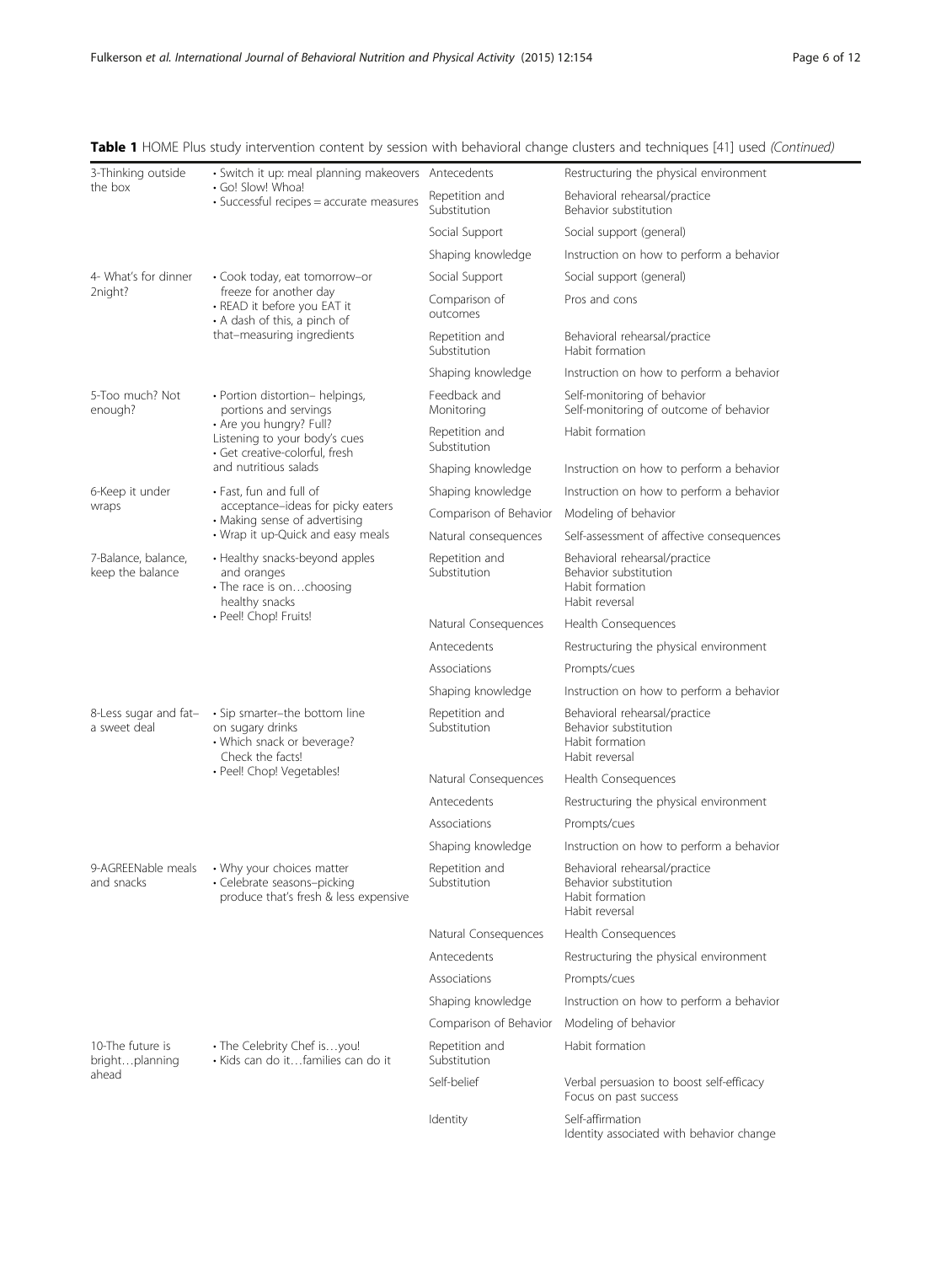| Goals and planning | Goal setting (behavior)<br>Problem solving/coping planning<br>Goal setting (outcome)<br>Action planning (including implementation of intentions)<br>Review behavior goal(s)<br>Discrepancy between current behavior and goal standard<br>Review outcome goal(s)<br>Commitment |
|--------------------|-------------------------------------------------------------------------------------------------------------------------------------------------------------------------------------------------------------------------------------------------------------------------------|
|--------------------|-------------------------------------------------------------------------------------------------------------------------------------------------------------------------------------------------------------------------------------------------------------------------------|

Table 1 HOME Plus study intervention content by session with behavioral change clusters and techniques [[41](#page-10-0)] used (Continued)

family economic assistance receipt at baseline. For post-hoc stratification to examine whether the intervention had a differential effect by pubertal onset, development scores were split at the median (development score: <1.6,  $n = 57$ , prepubescent vs.  $\geq$ 1.6, *n* = 90, pubescent). This cut-point essentially categorized youth into prepubertal versus early puberty or beyond based on the original scale development [[37\]](#page-11-0) that is in line with Tanner Stages of prepuberty [[31\]](#page-11-0) (see Table [2\)](#page-7-0). This variable was included in an interaction with treatment group in the regression models while controlling for demographic covariates. We were unable to use established puberty criteria such as menses for our cut-point as our 8–12 year old sample was relatively physically immature, as expected. Given the high frequency of family dinners at each assessment point  $(M = 4.7, SD = 2.0; M = 5.0, SD$  $= 1.8$ ;  $M = 5.1$ , SD = 1.7 at baseline, post-intervention and follow-up, respectively), for analysis, we modeled "frequent" (5 or more per week) family dinners using generalized linear mixed models (GLMM) with participant-specific random intercepts while controlling for baseline sociodemographic characteristics. Data management and statistical analyses were conducted using SAS software versions 9.2 and 9.3 (SAS Institute Inc., Cary, NC, USA). An intent-to-treat approach was used for all analyses. A two-sided type I error rate of 5 % was used to determine statistical significance.

## Results

## Recruitment and retention

One-hundred-sixty families were recruited and randomized. There were no significant baseline weight-related or demographic (i.e., gender, race, age, education, economic assistance, cohort, site) differences between the intervention and control groups. There was high study retention at post-intervention and follow-up (see Fig. [1](#page-2-0)). Moreover, intervention participation was high with 85 % of families attending at least half of the in-person sessions and at least three of five motivational calls. Average attendance was 68 % for in-person sessions and 87 % for goal-setting calls over the ten-month intervention [\[35\]](#page-11-0). No serious adverse events were reported.

#### Sample and baseline descriptives

Descriptive summaries of sample baseline measures are presented in Table [2.](#page-7-0) Average child age was about 10 years, slightly less than half were overweight/obese, and the majority was white. Parents' mean age was about 41 years, and 60 % were overweight/obese. The majority was white and 95 % were women. Sixty-one percent of parent participants had at least a four-year college degree; 35 % received economic assistance through free/reduced lunch for their children or other public assistance.

## Intervention effects on BMI z-scores at post-intervention and at follow-up

Adjusted mean differences in BMI z-scores between control and intervention groups at post-intervention and at follow-up were not statistically significant and were estimated to be  $0.03$  (SE = 0.04; 95 % CI: -0.05, 0.12; p = 0.43) and 0.07 (SE = 0.05; 95%CI: −0.04, 0.17; p = 0.21), respectively (see Table [3\)](#page-8-0). The only significant covariate was baseline BMI z-score with higher baseline scores associated with higher scores later.

## Examples of the HOME Plus intervention effect on decreases in excess weight gain for an average nonoverweight child and overweight child

Although not statistically significant, to facilitate understanding of the potentially clinically significant weight change associated with the HOME Plus intervention, we estimated corresponding decreases in expected weight gain associated with our intervention effect for an average 9- and 11-year-old at the  $75<sup>th</sup>$  and  $85<sup>th</sup>$  percentiles for BMI (corresponding to non-overweight and overweight) and  $50<sup>th</sup>$  percentile for height (all baseline) using the CDC growth charts [\[38\]](#page-11-0). For a 9-year-old at the  $75<sup>th</sup>$  percentile BMI, a corresponding decrease in expected average weight gain at post-intervention was about 0.18 kg; the decrease was more pronounced (around 0.22 kg) for a 9-year-old starting at the 85<sup>th</sup> percentile (overweight) and corresponds to a post-intervention  $84<sup>th</sup>$  percentile (normal weight). Similarly, for an 11-year-old, the expected decreases in average weight gain at post-intervention were about 0.24 kg and 0.30 kg (at  $75<sup>th</sup>$  and  $85<sup>th</sup>$  percentiles, respectively).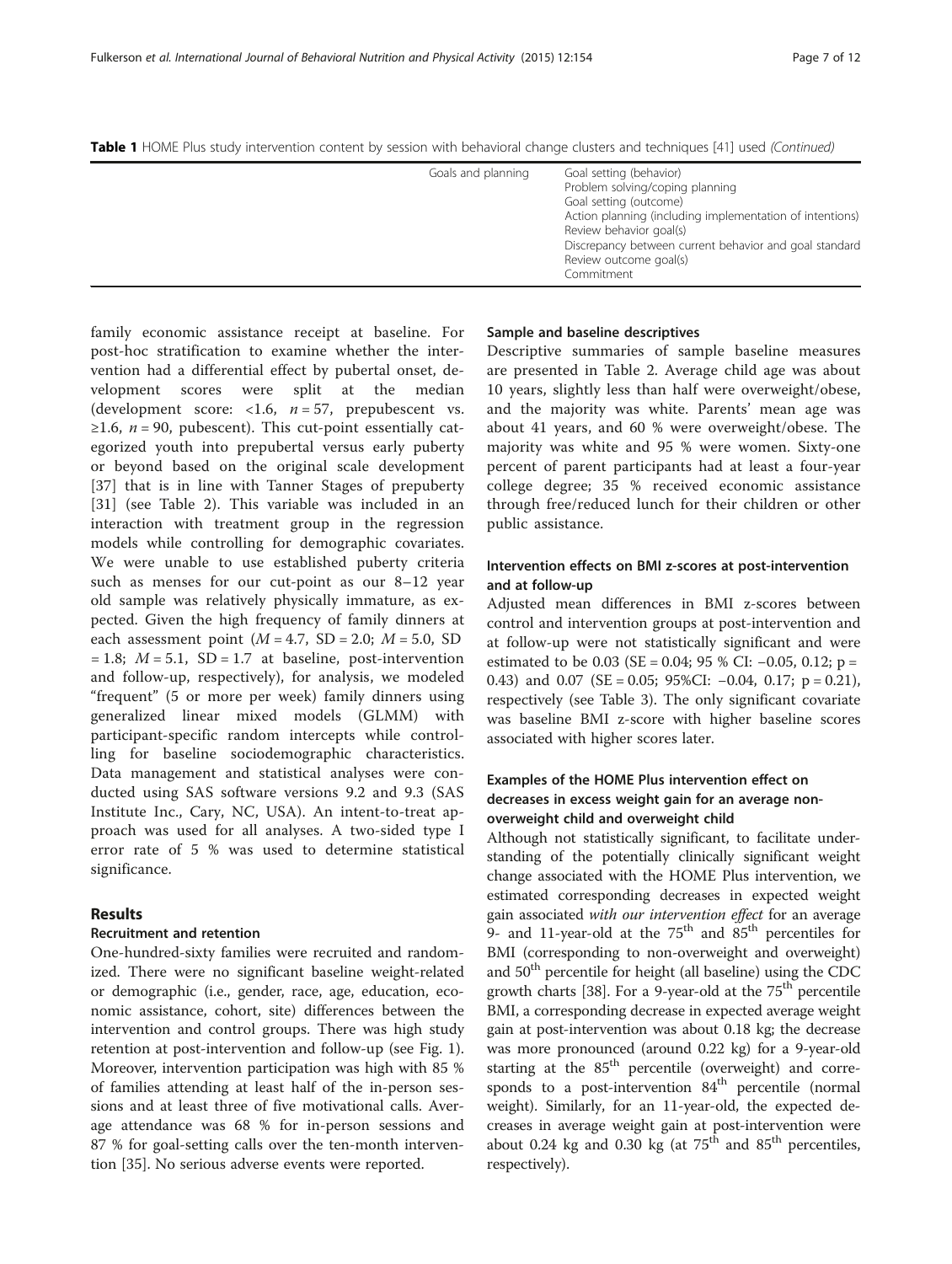| Characteristics                                | Total analytic sample ( $n = 149$ families) <sup>a</sup> | Intervention ( $n = 74$ families) <sup>a</sup> | Control ( $n = 75$ families) <sup>a</sup> | $p$ -value |
|------------------------------------------------|----------------------------------------------------------|------------------------------------------------|-------------------------------------------|------------|
| Child Demographics                             |                                                          |                                                |                                           |            |
| Age (M, SD)                                    | 10.3(1.4)                                                | 10.5(1.4)                                      | 10.2(1.4)                                 | .16        |
| BMI z-score (M, SD)                            | .99 (.76)                                                | .95 (.78)                                      | $1.02$ (.74)                              | .59        |
| Weight status                                  |                                                          |                                                |                                           |            |
| $BMI\% < 85^{th}$                              | 84 (56 %)                                                | 44 (60 %)                                      | 40 (53 %)                                 | .75        |
| $85^{\text{th}}\% \leq BMI\% < 95^{\text{th}}$ | 33 (22 %)                                                | 15 (20 %)                                      | 18 (24 %)                                 |            |
| $\geq 95^{\text{th}}$                          | 32 (22 %)                                                | 15 (20 %)                                      | 17 (23 %)                                 |            |
| Pubertal Development <sup>b</sup>              |                                                          |                                                |                                           |            |
| Prepubescent                                   | 57 (39 %)                                                | 24 (32 %)                                      | 33 (45 %)                                 | .11        |
| Pubescent                                      | 90 (61 %)                                                | 50 (68 %)                                      | 40 (55 %)                                 |            |
| Gender (% female)                              | 71 (48 %)                                                | 36 (51 %)                                      | 35 (49 %)                                 | .81        |
| Ethnicity/Race                                 |                                                          |                                                |                                           |            |
| Hispanic                                       |                                                          |                                                |                                           |            |
| White                                          | 106(71 %)                                                | 53 (72 %)                                      | 53 (71 %)                                 | .75        |
| Black                                          | 23 (16 %)                                                | 10 (13 %)                                      | 13 (17 %)                                 |            |
| Any other                                      | 20 (13 %)                                                | 11 (15 %)                                      | 9 (12 %)                                  |            |
| Parent Demographics                            |                                                          |                                                |                                           |            |
| Age (M, SD)                                    | 41.6(7.6)                                                | 41.7 (7.9)                                     | 41.6 (7.3)                                | .94        |
| BMI <sup>c</sup> (M, SD)                       | 28.3(7.2)                                                | 27.1 (6.6)                                     | 29.5 (7.5)                                | .04        |
| Weight status <sup>c</sup>                     |                                                          |                                                |                                           |            |
| Normal (BMI < 25)                              | 59 (40 %)                                                | 32 (44 %)                                      | 27 (36 %)                                 | .30        |
| Overweight/Obese (BMI ≥ 25)                    | 88 (60 %)                                                | 40 (56 %)                                      | 48 (64 %)                                 |            |
| Female gender                                  | 141 (95 %)                                               | 69 (93 %)                                      | 72 (96 %)                                 | .45        |
| Ethnicity/Race                                 |                                                          |                                                |                                           |            |
| Hispanic                                       |                                                          |                                                |                                           |            |
| White                                          | 120 (80 %)                                               | 60 (81 %)                                      | 60 (80 %)                                 | .98        |
| Black                                          | 19 (13 %)                                                | $9(12\%)$                                      | 10 (13 %)                                 |            |
| Any other                                      | 10(7%)                                                   | 5(7%)                                          | 5(7%)                                     |            |
| Education                                      |                                                          |                                                |                                           |            |
| ≤High school                                   | 12 (8 %)                                                 | 7 (10 %)                                       | 5(7%)                                     | .30        |
| Some college                                   | 45 (31 %)                                                | 18 (25 %)                                      | 27 (36 %)                                 |            |
| ≥Bachelor's degree                             | 89 (61 %)                                                | 47 (65 %)                                      | 42 (57 %)                                 |            |
| Household Demographics                         |                                                          |                                                |                                           |            |
| Economic assistance (% yes)                    | 52 (35 %)                                                | 30 (41 %)                                      | 22 (29 %)                                 | .15        |

<span id="page-7-0"></span>Table 2 Baseline demographic characteristics of HOME Plus participants included in post-intervention analysis and by condition

a Numbers may be reduced by varying small amounts because of incidental missing data. All statistics are n (%) unless noted otherwise.

bpubertal Development is based on child self-reported scale (range 1–4). Prepubescent is a score of less than 1.6 and pubescent is greater than or equal to 1.6. Child self-reported scale (range 1–4). Prepubescent is a scor Two pregnant women in the intervention condition were not included in BMI or weight status descriptives.

#### Longitudinal effect of the intervention on BMI z-scores

#### Intervention dosage effects

No statistically significant differences in BMI z-scores between treatment groups, within treatment groups over time or between treatment groups over time were observed when post-intervention and follow-up time points were modeled while adjusting for the baseline outcome values and demographic factors.

On average, the intervention participants attended seven sessions  $(SD = 3)$  with the intervention "dose" ranging between 0 and 10 sessions (median = 8). Over 74 % (55/74) attended seven or more sessions while 36 % (27/74) attended all ten sessions. The intervention "dose" was not found to be statistically significantly associated with child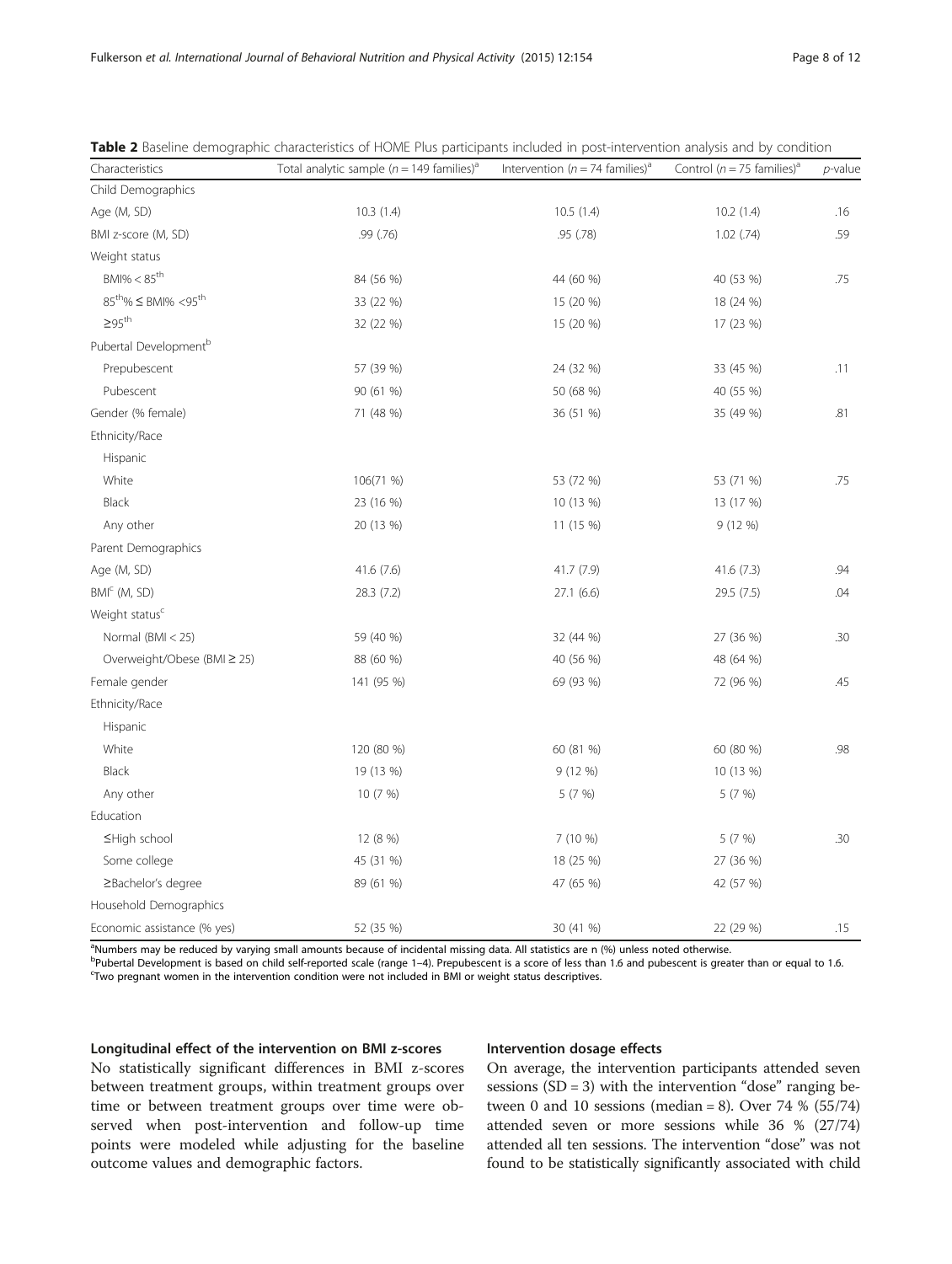|                                               | Post-Intervention <sup>a</sup> $n = 149$ |            | Follow-Up <sup>b</sup> $n = 143$ |         |
|-----------------------------------------------|------------------------------------------|------------|----------------------------------|---------|
| Variable                                      | $\beta$ (SE)                             | $p$ -value | $\beta$ (SE)                     | p-value |
| Intercept                                     | 0.001(0.19)                              | 0.99       | 0.11(0.22)                       | 0.60    |
| Group $(C vs. I)$                             | 0.03(0.04)                               | 0.43       | 0.07(0.05)                       | 0.21    |
| Baseline BMI z-score                          | 1.00(0.03)                               | < 0.001    | 0.96(0.04)                       | < 0.001 |
| Child gender (male vs. female)                | 0.01(0.04)                               | 0.80       | $-0.06(0.05)$                    | 0.26    |
| Child age (months)                            | $-0.001(0.001)$                          | 0.65       | $-0.00003(0.002)$                | 0.98    |
| Child race                                    |                                          |            |                                  |         |
| White vs. Other                               | $-0.03(0.07)$                            | 0.63       | $-0.09(0.08)$                    | 0.31    |
| Black vs. Other                               | 0.08(0.08)                               | 0.32       | $-0.06(0.10)$                    | 0.53    |
| Family economic assistance status(No vs. Yes) | 0.03(0.06)                               | 0.57       | $-0.01(0.07)$                    | 0.85    |

<span id="page-8-0"></span>Table 3 Multiple regression models for post-intervention and follow-up BMI z-scores

<sup>a</sup> 12-months post-baseline;  $R^2 = 0.90$ ,  $p < 0.001$ <br>b<sub>21</sub>-months post-baseline;  $R^2 = 0.86$ ,  $p < 0.001$ 

 $b$ 21-months post-baseline; R<sup>2</sup> = 0.86, p < 0.001

BMI z-scores at post-intervention without or with adjustment for baseline sociodemographic characteristics  $(p = 0.15$  and  $p = 0.21$ , respectively).

## Pubertal onset by treatment group effect

Post-hoc stratification to examine whether the study intervention had a differential effect on BMI z-scores by pubertal onset indicated a statistically significant pubertal onset-by-treatment group interaction in both postintervention ( $p = 0.01$ ) and follow-up models ( $p = 0.02$ ). Subsequent sub-group analysis indicated a treatment group effect among prepubescent children only, at both post-intervention and follow-up time points ( $p = 0.03$ ) and  $p = 0.001$ , respectively) in the longitudinal model. The adjusted mean BMI z-score difference between the control and intervention groups among prepubescent children at post-intervention was 0.18 (SE = 0.08; 95 % CI: 0.01, 0.34), corresponding to an estimated decrease in expected average weight gain of about 1.00 kg for a 9 year-old at the 75<sup>th</sup> percentile for baseline BMI and of about 1.20 kg, if starting at the  $85<sup>th</sup>$  percentile for BMI. Likewise, for an 11-year-old, the expected decreases were more pronounced at about 1.40 kg and 1.70 kg, accordingly.

## Longitudinal effect of the intervention on family meal frequency

The majority of participants (60-70 %) reported "frequent" (5 or more) family dinners per week at all time points. No statistically significant group, time or groupby-time effects on the probability of having frequent family dinners were observed when post-intervention and follow-up time points were modeled while controlling for baseline outcome values and adjusting for baseline demographic and SES characteristics. Frequent family dinners at baseline was the strongest predictor of having frequent family meals later  $(p< 0.001)$ . Economic assistance receipt at baseline was significantly associated with a lower probability of having frequent family dinners ( $p = 0.02$ ). The predicted probability of having frequent family dinners for an intervention participant was higher (albeit not significant) than that for a control participant at post-intervention (0.72 and 0.56, respectively), whereas the probabilities were similar at follow-up (0.75 and 0.74, accordingly).

## **Discussion**

The present RCT reported on the efficacy of a family meals-focused intervention to prevent excess weight gain among 8-12-year-old children. The HOME Plus study was unique in that it was prevention- and familyfocused with BMI as the primary outcome. Overall, the intervention effect on BMI z-scores did not reach statistical significance; however, modest and promising decreases in excess weight gain were observed at postintervention and were sustained. Our post-hoc stratification analysis indicating significantly lower BMI z-scores for intervention children compared to their control group counterparts, among the prepubescent children only, is promising but should be viewed cautiously; further examination is warranted.

The present study exploratory findings suggest familymeal focused programming may potentially be efficacious to prevent excess weight gain among children prior to pubertal onset, as our cut-point for stratification was on the low end of development and consistent with prepubertal definitions[\[31](#page-11-0)]. Our findings support the conclusions of several reviews showing that associations between family meal frequency and weight status/BMI are robust in younger children [[9, 21](#page-10-0)]. Perhaps the persistence of BMI across development is strong enough that intervention timing is critical and should occur early during development. Moreover, we were unable to tease apart the potential biological and psychosocial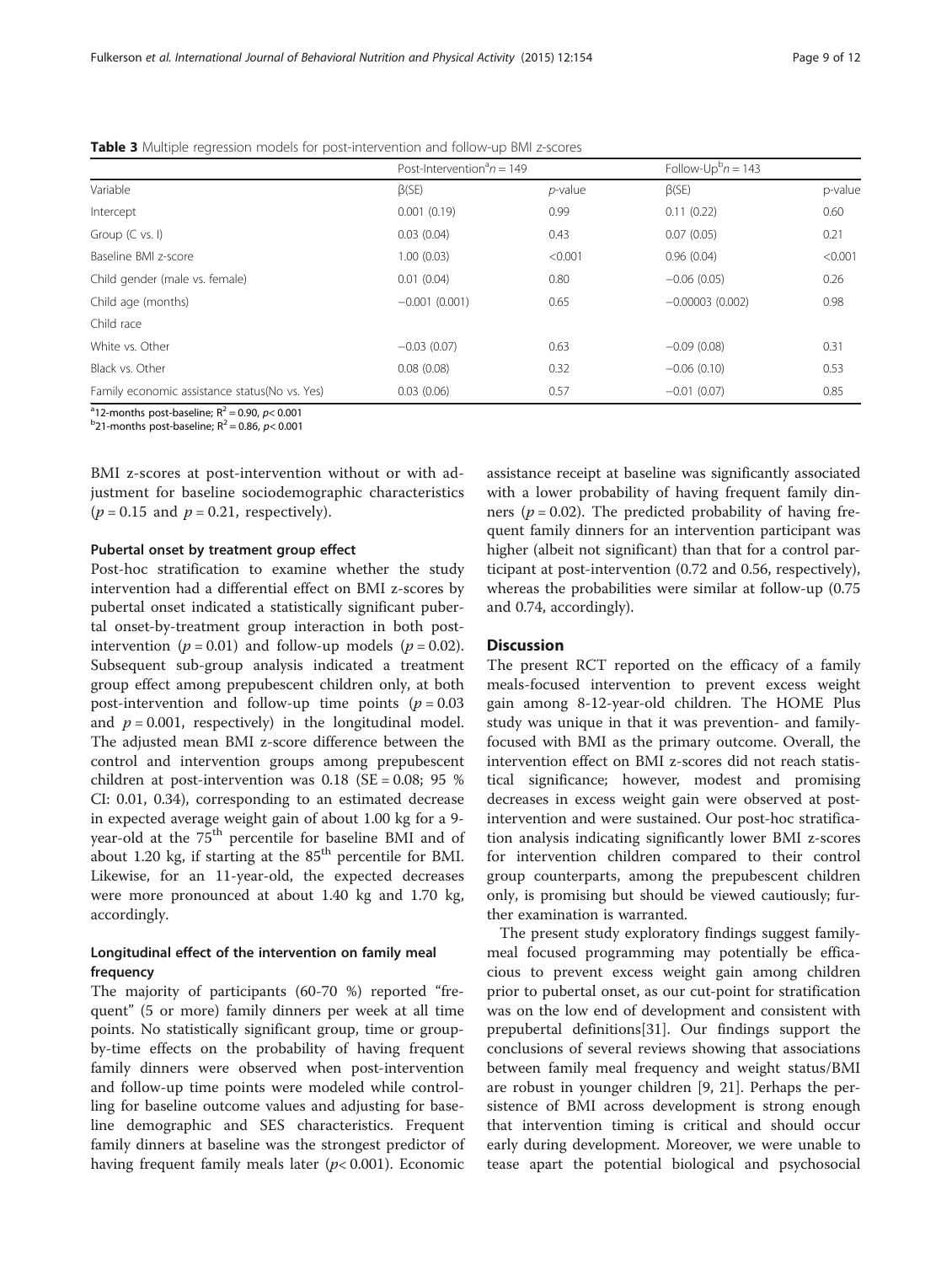changes associated with maturation; we suspect that engagement in a family-focused intervention and changes in BMI z-scores may be influenced by both. It is unlikely our main effect not reaching statistical significance was due to lack of intervention fidelity or family engagement given the high fidelity and attendance rates. Rigorous family meals research with younger populations is needed, particularly to examine the effects of psychosocial changes during this age, related family dynamics, and possible interactions with biological influences.

Our study programming attempted to target children comprising a wide range of ages and maturational stages. Although we believe the intervention program was ageappropriate for 8-12-year-olds, some participants were pubescent and perhaps, given the strength of biological influences at this time, additional content and/or strategies are needed to have a larger impact on BMI. Additionally, reviews have consistently indicated longer-term programs (12+ months) are more effective than shorterterm programs (<12 months) [\[3](#page-10-0), [8](#page-10-0), [46\]](#page-11-0). HOME Plus was a 10-month program that may be shy of the length of time necessary for substantial BMI change. However, based on HOME Plus intervention-participant feedback, 88 % indicated a longer community-based program would not be preferred. Increased costs would also prohibit programs of much longer length given the current funding climate. Alternatively, our inability to show a planned difference in our primary outcome may be due to an unmeasured influential variable that we failed to address or consider.

The present study had several strengths. The full scale study's design and intervention program had been pilot tested with similarly successful recruitment, retention and acceptability[[23\]](#page-10-0). The theoretical framework, study design, methodology and measurement were high quality and the intervention had high fidelity. Intervention efficacy was tested using a RCT with both post-intervention and long-term follow-up; many studies do not test for sustainability [\[9\]](#page-10-0). The main outcome measurement was strong as it was measured objectively by trained staff. The randomization procedure was effective, with no baseline treatment group imbalance. The combination of delivering the intervention using both group- and individualized-approaches provided multiple pathways for behavior change and the use of standardized manuals and continual monitoring of intervention delivery demonstrated intervention integrity. An additional strength of the intervention was the delivery in real-world community settings, demonstrating successful partnerships with community organizations. Providing convenient intervention and measurement locations and facilitating participation by offering transportation, childcare and flexible scheduling were key to successful engagement and high retention rates.

Several limitations should be noted. The generalizability of study findings is limited as participants, who self-selected into the study, may have done so because of interests in cooking and family meals, and thus may have been more receptive to behavioral change. However, all of our families identified important behavioral goals for improvement since we provided a menu of goals and allowed flexibility in goal selection. Also, families were recruited across a large spectrum of income levels and racial diversity given the area population and appeared to be representative. In addition, our inclusion criteria of  $BMI \ge 50<sup>th</sup>$  percentile may have affected findings. Including a large proportion of normal weight children may have made it more difficult for us to see programmatic effects on BMI; as expected and shown in the description above, the intervention effect was more pronounced for heavier children. We were unable to model incidence of overweight/obesity by treatment group due to an insufficient number of children in our sample who were at normal weight at baseline but considered overweight/obese at post-intervention. Finally, at baseline, 61 % of families participating in HOME Plus were eating family dinner together 5 or more times per week, limiting the program's ability to increase family meal frequency which could have also diminished the effect on weight-related outcomes. Our high participation rates in the intervention sessions meant that we did not observe a dose–response intervention effect on BMI z-score. Future researchers in this area may consider recruiting only families that report infrequent family meals to potentially have a larger preventative effect on excess weight gain.

Future research is needed in several areas of childhood obesity prevention study design and intervention development and delivery. Prevention of excess weight gain among normal weight youth may be more difficult than targeting weight reductions in overweight or obese youth [[14\]](#page-10-0) and may take longer to show [[46\]](#page-11-0). In relation to the development and implementation of interventions, perhaps tailoring for within-group differences is needed [[47\]](#page-11-0) by pubertal development. Given that the present study was conducted with urban families, many of whom were eating frequent family meals, future family mealsfocused interventions should prioritize engaging families in rural communities and including families who do not already frequently eat together.

## Conclusions

The HOME Plus study was a high quality study that tested a family meals-focused intervention with parents and children for the prevention of excess weight gain. Although we did not have a statistically significant overall intervention effect in our primary analysis, we observed modest but promising reductions in excess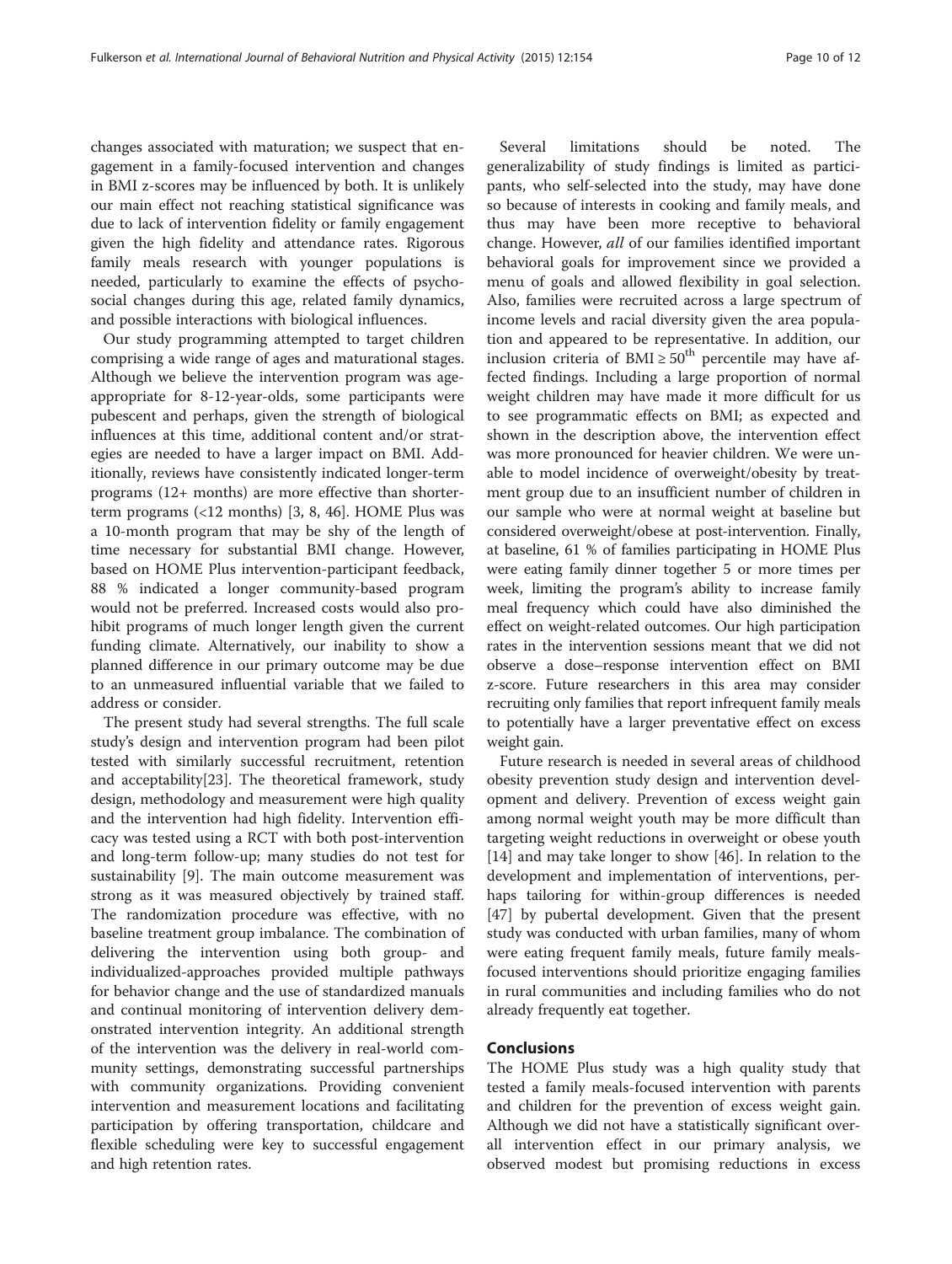<span id="page-10-0"></span>weight gain across age and weight status and significant effect modification by pubertal onset, suggesting potential weight-related effects for family meals-focused interventions among prepubescent children. Further research in this area is warranted.

#### Abbreviations

BMI: body mass index; CDC: Center for Disease Control; HOME: Healthy Home Offerings via the Mealtime Environment; IRB: Institutional Review Board; RCT: randomized controlled trial; US: United States.

#### Competing interests

The authors declare that they have no competing interests.

#### Authors' contributions

JF, DN-S, MS, OG, AG and MK designed the research. JF, SF, CF, MH and MD conducted the research and collected data. OG, JF, SF and CF analyzed the data. JF, OG, SF and CF conducted literature searches. JF, OG, DN-S, SF and CF wrote the manuscript. OG and SF generated figures. JF had primary responsibility for final content. All authors edited drafts of the manuscript and read and approved the submitted manuscript.

#### Acknowledgements

Our unending gratitude goes to study team members Kayla Dean, Robin Schow, Michelle Heerah, Ashley McGuire, Meghan Munger, Dana Cordy, Margot Presley, Michelle Myers, Julie Yang and Amber Standish for their unwavering dedication to the study and to the dozens of University of Minnesota (UMN) students and other collaborators who assisted at sessions. We also thank the following individuals for their input and assistance with study design, content development, and intervention delivery: Bonnie Dudovitz (independent contractor); Karen Shirer, Sue Letourneau, Colleen Gengler, Houa Vue, Phalla Keo (UMN Extension Service); Heidi Pope (Minneapolis Park and Recreation); and Dr. Leslie Lytle (UNC) and Sarah Rydell (UMN) for their support of the pilot research that informed the design of the HOME Plus trial. We would also like to thank Dr. John Himes and Dr. Justin Ryder for their sage advice regarding pubertal development and growth.

#### Funding Source

Research reported in this publication was supported by the National Institute of Diabetes and Digestive and Kidney Diseases (NIDDK) of the National Institutes of Health (NIH) under Award Number R01DK08400 (J. Fulkerson, PI). The content is solely the responsibility of the authors and does not necessarily represent the views of the NIH. Software support was also provided by the University of Minnesota's Clinical and Translational Science Institute (Grant Number UL1TR000114 from the National Center for Advancing Translational Sciences of the NIH).

#### Author details

<sup>1</sup>School of Nursing, University of Minnesota, 5-160 Weaver-Densford Hall, 308 Harvard Street SE, Minneapolis, MN 55455, USA. <sup>2</sup>Department of Family Medicine & Community Health, University of Minnesota, Minneapolis, Minnesota, USA. <sup>3</sup>Division of Epidemiology & Community Health, University of Minnesota, Minneapolis, Minnesota, USA. <sup>4</sup>Community & Family Medicine and Global Health, Duke University, Durham, North Carolina, USA.

# Received: 17 June 2015 Accepted: 8 December 2015

#### References

- 1. Ogden CL, Carroll MD, Kit BK, Flegal KM. Prevalence of childhood and adult obesity in the United States, 2011–2012. JAMA. 2014;311(8):806–14.
- 2. Lobstein T, Jackson-Leach R, Moodie ML, Hall KD, Gortmaker SL, Swinburn BA, et al. Child and adolescent obesity: Part of a bigger picture. Lancet. 2015;385(9986):2510–20.
- Silveira JA, Taddei JA, Guerra PH, Nobre MR. The effect of participation in school-based nutrition education interventions on body mass index: A meta-analysis of randomized controlled community trials. Prev Med. 2013; 56(3–4):237–43.
- 4. Economos CD, Hyatt RR, Must A, Goldberg JP, Kuder J, Naumova EN, et al. Shape Up Somerville two-year results: A community-based environmental change intervention sustains weight reduction in children. Prev Med. 2013; 57(4):322–7.
- 5. Crespo NC, Elder JP, Ayala GX, Slymen DJ, Campbell NR, Sallis JF, et al. Results of a multi-level intervention to prevent and control childhood obesity among Latino children: The Aventuras Para Ninos Study. Ann Behav Med. 2012;43(1):84–100.
- 6. Taveras EM, Gortmaker SL, Hohman KH, Horan CM, Kleinman KP, Mitchell K, et al. Randomized controlled trial to improve primary care to prevent and manage childhood obesity: The High Five for Kids study. Arch Pediatr Adolesc Med. 2011;165(8):714–22.
- 7. Epstein LH, Valoski A, Wing RR, McCurley J. Ten-year outcomes of behavioral family-based treatment for childhood obesity. Health Psychol. 1994;13(5): 373–83.
- Sobol-Goldberg S, Rabinowitz J, Gross R. School-based obesity prevention programs: A meta-analysis of randomized controlled trials. Obesity (Silver Spring). 2013;21(12):2422–8.
- 9. Waters E, de Silva-Sanigorski A, Hall BJ, Brown T, Campbell KJ, Gao Y, et al. Interventions for preventing obesity in children. Cochrane Database Syst Rev. 2011;12:CD001871. doi(12):CD001871.
- 10. Seo DC, Sa J. A meta-analysis of obesity interventions among U.S. minority children. J Adolesc Health. 2010;46(4):309–23.
- 11. Lobstein T. The prevention of obesity in children. Pediatr Endocrinol Rev. 2004;1 Suppl 3:471–5.
- 12. Baranowski T, Cerin E, Baranowski J. Steps in the design, development and formative evaluation of obesity prevention-related behavior change trials. Int J Behav Nutr Phys Act. 2009;6:6.
- 13. Klesges LM, Williams NA, Davis KS, Buscemi J, Kitzmann KM. External validity reporting in behavioral treatment of childhood obesity: A systematic review. Am J Prev Med. 2012;42(2):185–92.
- 14. Khambalia AZ, Dickinson S, Hardy LL, Gill T, Baur LA. A synthesis of existing systematic reviews and meta-analyses of school-based behavioural interventions for controlling and preventing obesity. Obes Rev. 2012;13(3):214–33.
- 15. Sung-Chan P, Sung YW, Zhao X, Brownson RC. Family-based models for childhood-obesity intervention: A systematic review of randomized controlled trials. Obes Rev. 2013;14(4):265–78.
- 16. Haines J, McDonald J, O'Brien A, Sherry B, Bottino CJ, Schmidt ME, et al. Healthy Habits, Happy Homes: Randomized trial to improve household routines for obesity prevention among preschool-aged children. JAMA Pediatr. 2013;167(11):1072–9.
- 17. Hingle MD, O'Connor TM, Dave JM, Baranowski T. Parental involvement in interventions to improve child dietary intake: A systematic review. Prev Med. 2010;51(2):103–11.
- 18. Hammons AJ, Fiese BH. Is frequency of shared family meals related to the nutritional health of children and adolescents? Pediatrics. 2011;127(6): e1565–74.
- 19. Woodruff SJ, Hanning RM. A review of family meal influence on adolescents' dietary intake. Can J Diet Pract Res. 2008;69(1):14–22.
- 20. Neumark-Sztainer D, Larson NI, Fulkerson JA, Eisenberg ME, Story M. Family meals and adolescents: What have we learned from Project EAT (Eating Among Teens)? Public Health Nutr. 2010;13(7):1113–21.
- 21. Fulkerson JA, Larson N, Horning M, Neumark-Sztainer D. A review of associations between family or shared meal frequency and dietary and weight status outcomes across the lifespan. J Nutr Educ Behav. 2014;46(1):2–19.
- 22. Berge JM, Wall M, Hsueh TF, Fulkerson JA, Larson N, Neumark-Sztainer D. The Protective Role of Family Meals for Youth Obesity: 10-Year Longitudinal Associations. J Pediatr. 2014;166(2):296–301.
- 23. Fulkerson JA, Rydell S, Kubik MY, Lytle L, Boutelle K, Story M, et al. Healthy Home Offerings via the Mealtime Environment (HOME): Feasibility, acceptability, and outcomes of a pilot study. Obesity (Silver Spring). 2010;18 Suppl 1:S69–74.
- 24. Fulkerson JA, Kubik MY, Rydell S, Boutelle KN, Garwick A, Story M, et al. Focus groups with working parents of school-aged children: what's needed to improve family meals? J Nutr Educ Behav. 2011;43(3):189–93.
- 25. DeBar LL, Stevens VJ, Perrin N, Wu P, Pearson J, Yarborough BJ, et al. A primary care-based, multicomponent lifestyle intervention for overweight adolescent females. Pediatrics. 2012;129(3):e611–20.
- 26. Sepulveda MJ, Lu C, Sill S, Young JM, Edington DW. An observational study of an employer intervention for children's healthy weight behaviors. Pediatrics. 2010;126(5):e1153–60.